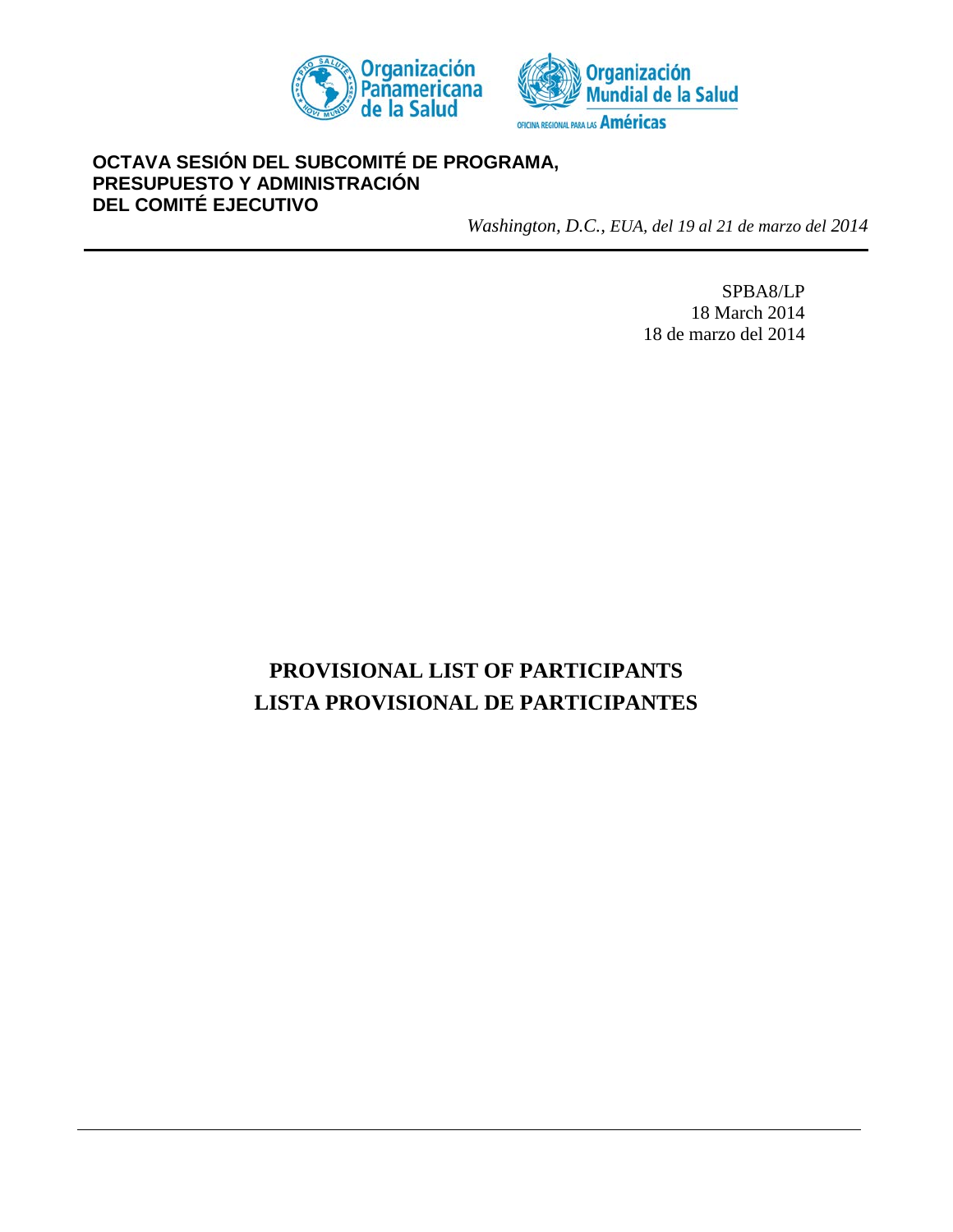## **MEMBERS OF THE SUBCOMMITTEE/MIEMBROS DEL SUBCOMITÉ**

## **CANADA/CANADÁ**

Ms. Lucero Hernandez Senior Policy Analyst Multilateral Relations Division Office of International Affairs for the Health Portfolio Health Canada **Ottawa** 

## **CHILE**

Sra. María Jesús Roncarati Guillon Coordinadora de Proyectos Oficina de Cooperación y Asuntos Internacionales Ministerio de Salud Santiago

Sr. Francisco Javier Devia A. Primer Secretario, Representante Alterno de Chile ante la Organización de los Estados Americanos Washington, D.C.

## **DOMINICA**

Dr. David Johnson Chief Medical Officer Ministry of Health Roseau

## **EL SALVADOR**

Dr. Matías Villatoro Coordinador, Unidad de Gestión de Servicios de Salud Ministerio de Salud San Salvador

## **HONDURAS**

Dra. Sandra Maribel Pinel Subsecretaria de Redes Integradas de Servicios de Salud Secretaría de Salud **Tegucigalpa** 

## **JAMAICA**

Dr. Jean Dixon Permanent Secretary Ministry of Health Kingston

## **UNITED STATES OF AMERICA/ESTADOS UNIDOS DE AMÉRICA**

Ms. Ann Blackwood Senior Health Advisor Office of Human Security Bureau of International Organization Affairs Department of State Washington, D.C.

Ms. Hannah Burris International Health Advisor Office of Global Affairs Department of Health and Human **Services** Washington, D.C.

Mr. Charles Darr International Health Analyst Office of Global Affairs Department of Health and Human **Services** Washington, D.C.

Ms. Maria Longi **Director** Office of Management, Policy, and **Resources** Bureau of International Organization Affairs Department of State Washington, D.C.

Mr. Peter Mamacos Director, Multilateral Affairs Office of Global Affairs Department of Health and Human Services Washington, D.C.

Ms. Natalia Machuca Infectious Diseases Advisor Bureau for Latin America and the Caribbean U.S. Agency for International Development Washington, D.C.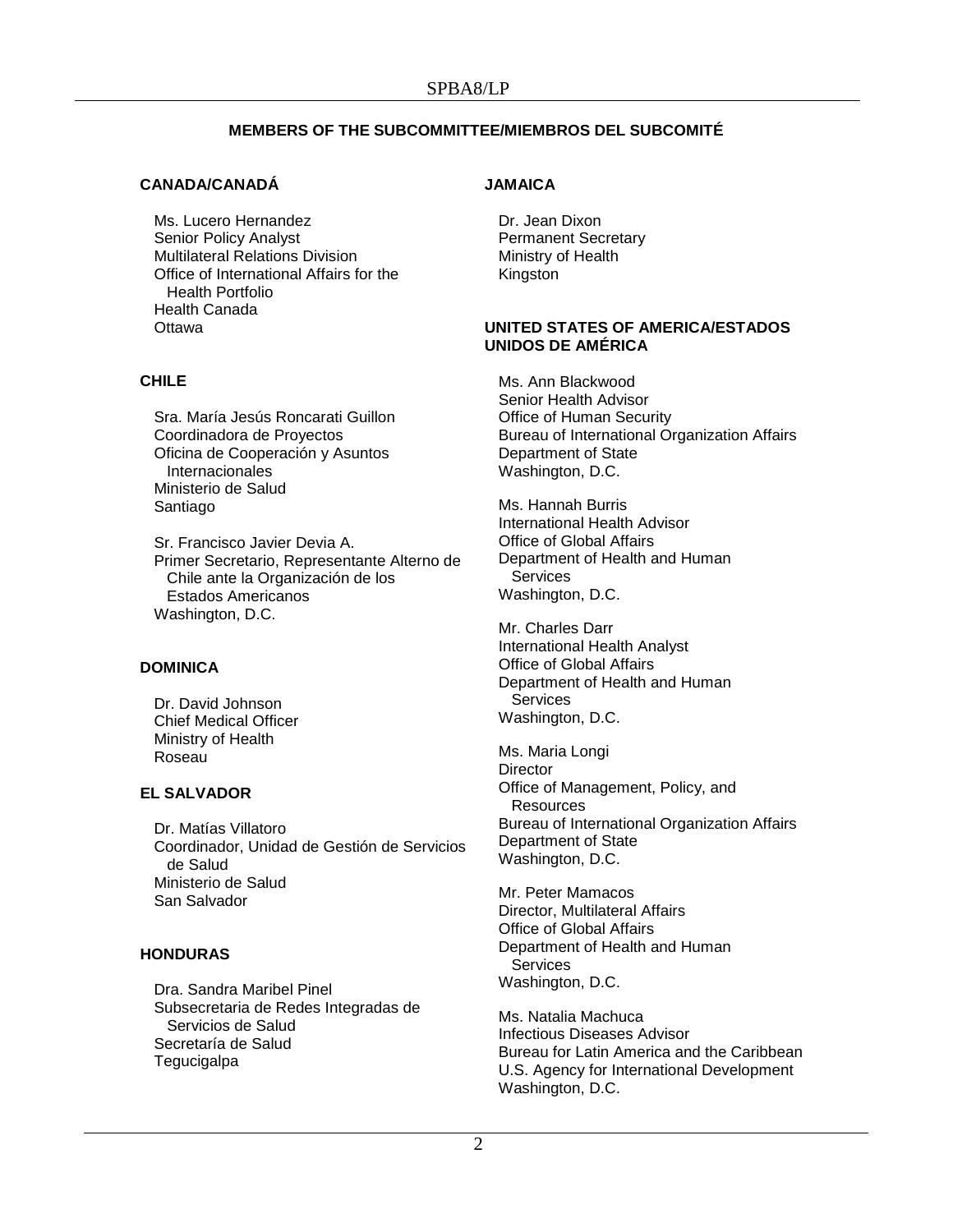## **MEMBERS OF THE SUBCOMMITTEE/MIEMBROS DEL SUBCOMITÉ** *(cont.)*

#### **UNITED STATES OF AMERICA/ESTADOS UNIDOS DE AMÉRICA**

Ms. Mary Blanca Rios Senior Advisor Office of Management, Policy, and **Resources** Bureau of International Organization Affairs Department of State Washington, D.C.

Ms. Andrea Strano Program Analyst Office of Human Security Bureau of International Organization Affairs Department of State Washington, D.C.

#### **UNITED STATES OF AMERICA/ESTADOS UNIDOS DE AMÉRICA** *(cont.)*

Dr. Susan Thollaug, MPH, PhD Team Leader Health, Population, and Nutrition Team Bureau for Latin America and the **Caribbean** US Agency for International Development Washington, D.C.

Ms. Alexandra Fairbend Intern Office of Management, Policy, and **Resources** Bureau of International Organization Affairs Department of State Washington, D.C.

#### **NON-MEMBERS OF THE SUBCOMMITTEE OTROS MIEMBROS QUE NO FORMAN PARTE DEL SUBCOMITÉ**

#### **BARBADOS**

Ms. Jane Brathwaite Counselor, Alternate Representative of Barbados to the Organization of American States Washington, D.C.

#### **BRAZIL/BRASIL**

Sr. Diogo Alves Assessor Técnico Ministério da Saúde Brasilia

Sr. Igino R. Barbosa Filho Assessor Técnico Ministério da Saúde Brasilia

## **COSTA RICA**

Dra. Daisy María Corrales Ministra de Salud Ministerio de Salud San José

## **COSTA RICA** *(cont.)*

Sra. Beatriz Eugenia Serrano Pérez Ministra Consejera, Representante Alterna de Costa Rica ante la Organización de los Estados Americanos Washington, D.C.

## **MEXICO/MÉXICO**

Sra. Martha Caballero Abraham Directora de Cooperación Bilateral y Regional Secretaría de Salud México, D.F.

Lic. José Gustavo Valle Mendoza Subdirector de Gestión Interamericana Secretaría de Salud México, D.F.

Sr. Luis Alberto del Castillo Bandala Ministro, Representante Alterno de México ante la Organización de los Estados Americanos Washington, D.C.